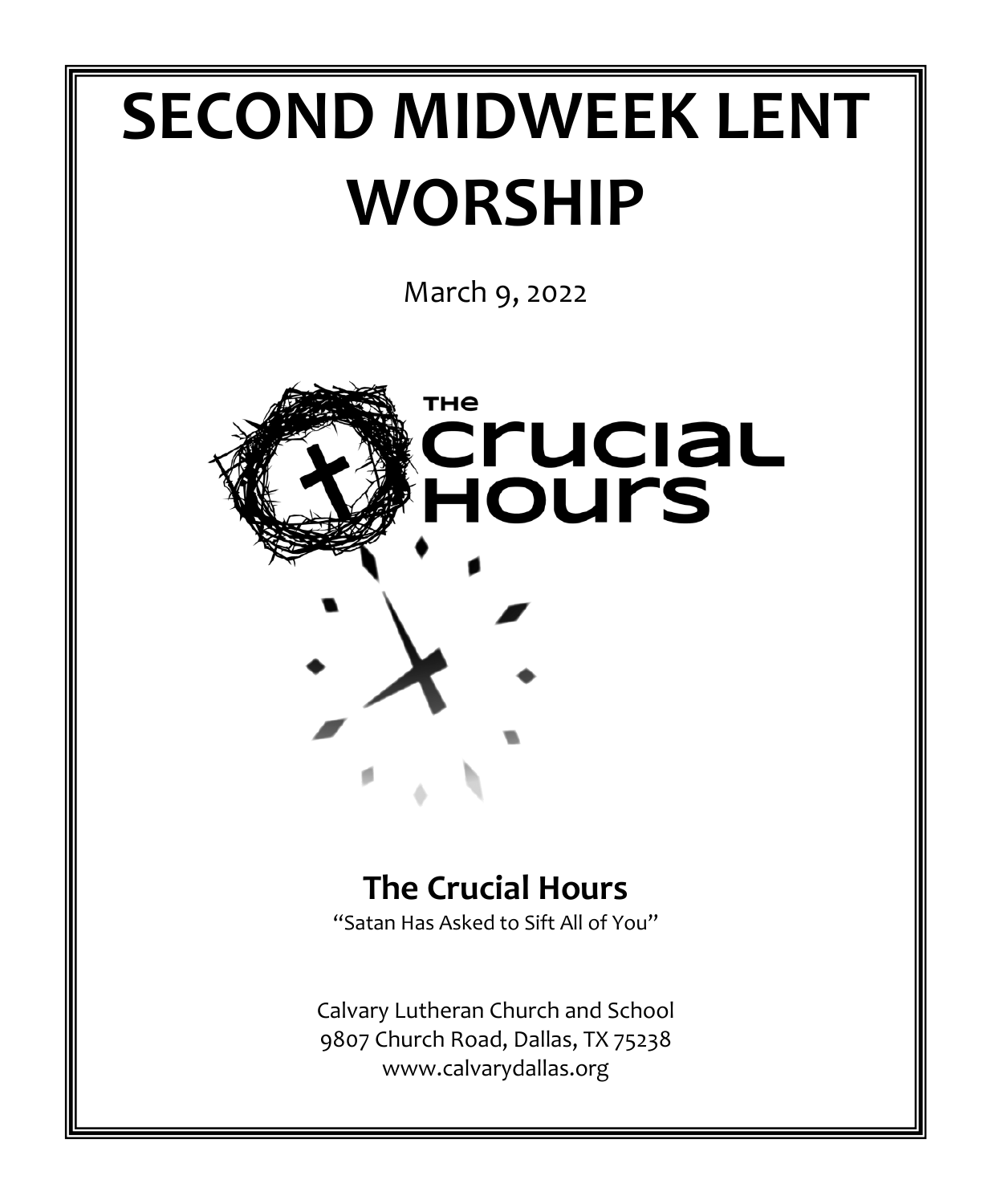**The Crucial Hours**

Satan Has Asked to Sift All of You - Luke 22:31,32

**OPENING HYMN** 790 – Before the Ending of the Day



**STAND**

# **CONFESSION OF SINS**

Almighty God, our heavenly Father, **we have sinned against you in our thoughts, in our words, in our deeds, and in all that we have not done. Forgive us in the name of our Lord Jesus Christ. Deliver and restore us, that we may rest in peace.** 

By the mercy of God we are redeemed by Jesus Christ, and in him we are forgiven. Let us rest in his peace until the rising of the sun, when we shall serve him in newness of life. **Amen.**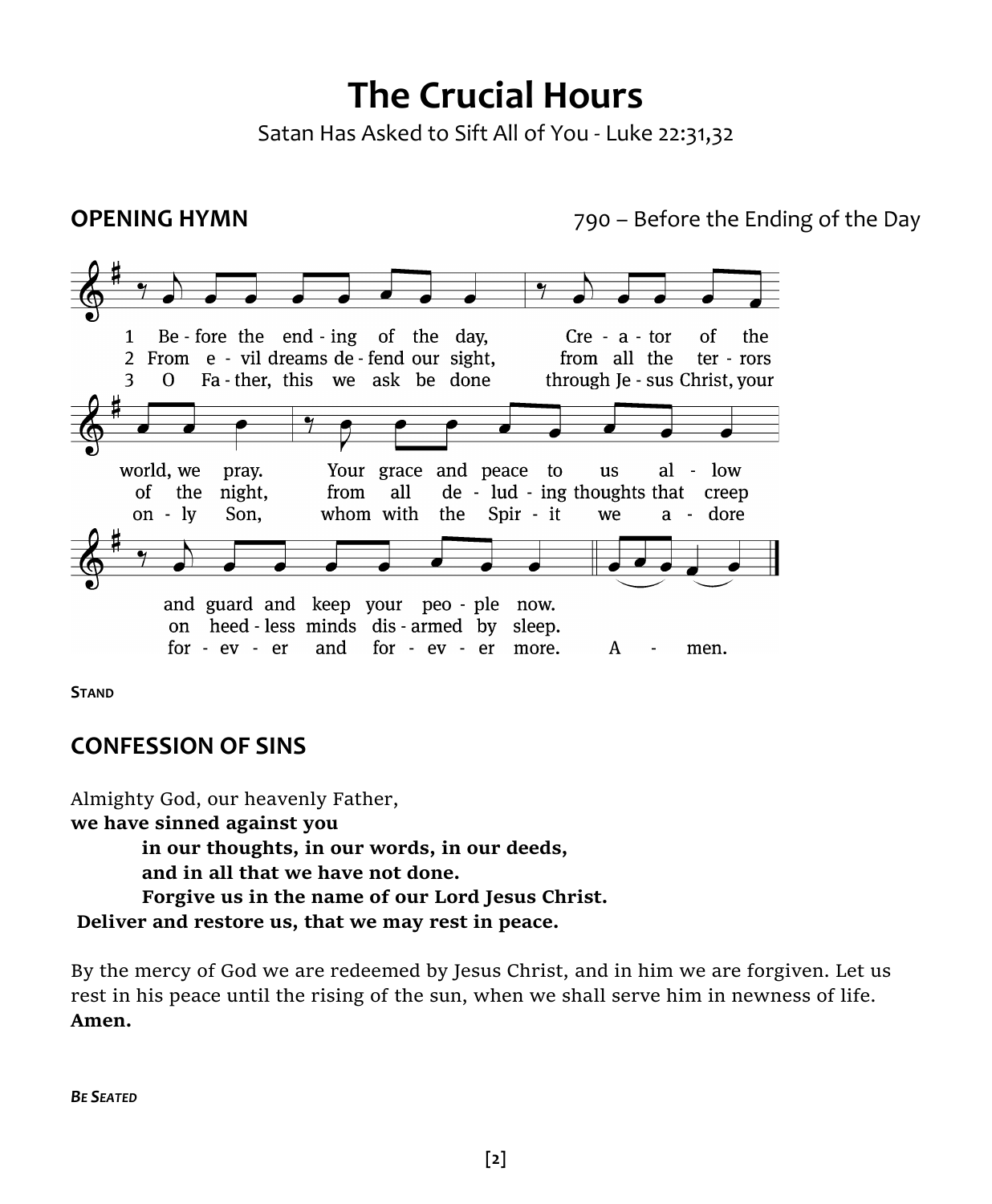

# **PSALM PRAYER**

Lord, do not remember the sins of our youth and our rebellious ways. Remember instead the great mercy and love that you have shown your people for hundreds of generations. Forgive our sins and teach us to live lives of integrity; through Jesus Christ our Lord. **Amen.**

**PASSION HISTORY** Luke 22:1-38 *According to the Gospel of Luke (Evangelical Heritage Version™)*

### *The Plot to Kill Jesus*

LUKE 22:1The Festival of Unleavened Bread, which is called the Passover, was approaching. <sup>2</sup>The chief priests and the experts in the law were trying to find some way to put Jesus to death, because they were afraid of the people. <sup>3</sup>Then Satan entered Judas, called Iscariot, who was one of the Twelve. <sup>4</sup>He went away and spoke with the chief priests and officers of the temple guard about how he could betray Jesus to them. <sup>5</sup>They were glad and agreed to give him money. <sup>6</sup>He promised to do it and was looking for an opportunity to betray Jesus to them away from the crowd.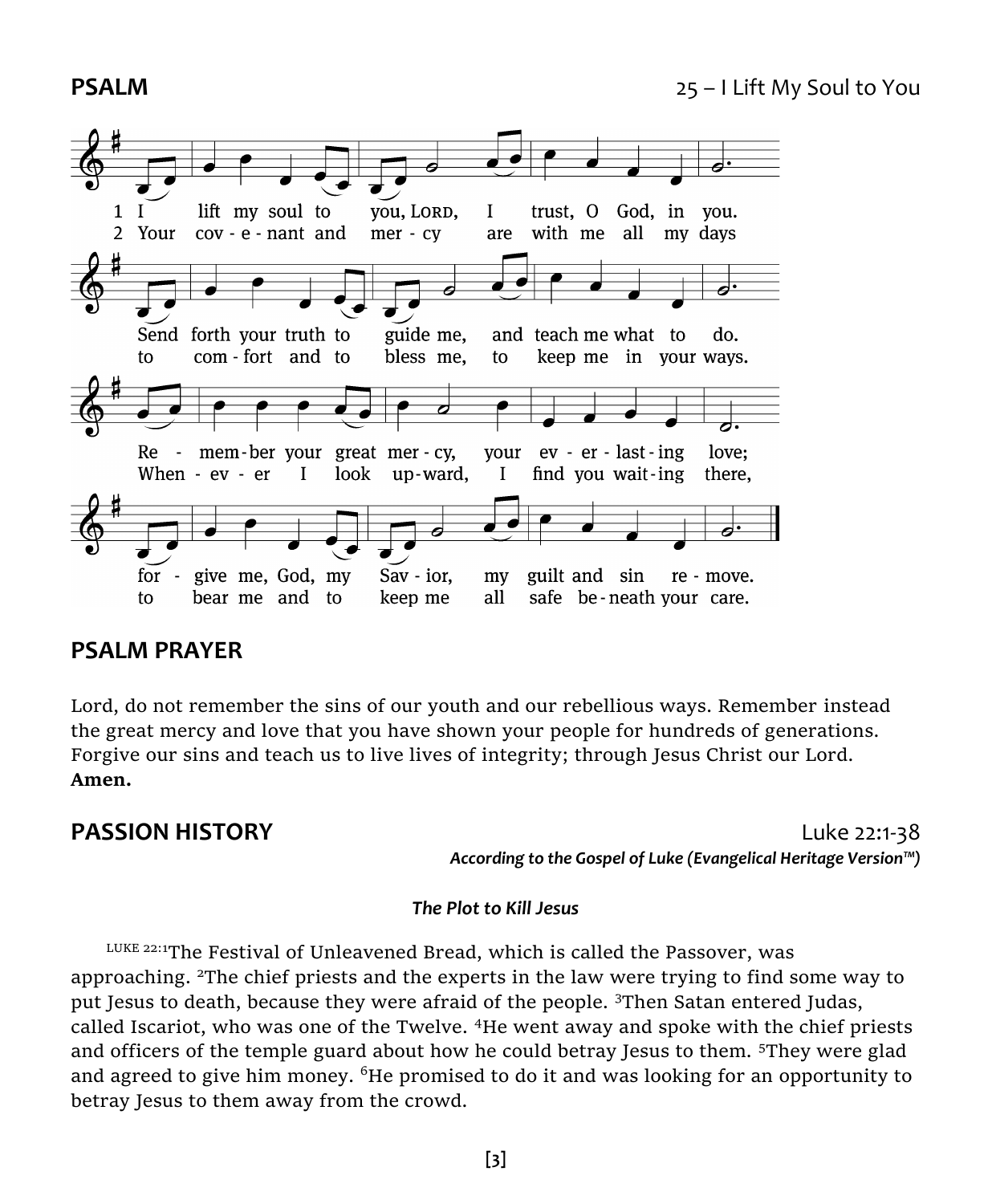### *Jesus Celebrates the Passover*

<sup>7</sup>The day of Unleavened Bread arrived, when it was necessary to sacrifice the Passover lamb.  ${}^{8}$ Jesus sent Peter and John, saying, "Go prepare the Passover for us, so that we may eat it."

<sup>9</sup>They said to him, "Where do you want us to prepare it?"

 $10$ He told them, "Just as you enter the city, a man carrying a jar of water will meet you. Follow him into the house that he enters. <sup>11</sup>Tell the owner of the house, 'The Teacher says to you, "Where is the guest room, where I may eat the Passover with my disciples?" <sup>12</sup>He will show you a large, furnished upper room. Make preparations there." <sup>13</sup>They went and found things just as he had told them, and they prepared the Passover.

<sup>14</sup>When the hour had come, Jesus reclined at the table with the twelve apostles.  $15He$ said to them, "I have eagerly desired to eat this Passover with you before I suffer, <sup>16</sup>for I tell you, I will not eat it again until it is fulfilled in the kingdom of God."

<sup>17</sup>He took a cup, gave thanks, and said, "Take this and divide it among yourselves,  $^{18}$ for I tell you, from now on I will not drink of the fruit of the vine until the kingdom of God comes."

### *The Lord's Supper*

<sup>19</sup>He took bread, and when he had given thanks, he broke it and gave it to them, saying, "This is my body, which is given for you. Do this in remembrance of me."  $^{20}$ In the same way, he took the cup after the supper, saying, "This cup is the new testament in my blood, which is being poured out for you.

### *One Will Betray Jesus*

 $21^{\alpha}$ But look, the hand of him who is going to betray me is with mine on the table.  $22\text{The}$ Son of Man is going to go as it has been determined, but woe to that man by whom he is betrayed!"

 $23$ They began to discuss with one another which of them it was who was going to do this.

### *Who Is Greatest***?**

 $24A$  dispute arose among the disciples about which of them was considered to be greatest. <sup>25</sup>But he told them, "The kings of the Gentiles lord it over them, and those who have authority over them are called Benefactors.  $^{26}$ But it is not to be that way with you. Instead, let the greatest among you become like the youngest, and the one who leads like the one who serves.  $27$  For who is greater, one who reclines at the table or one who serves? Isn't it the one who reclines at the table? But I am among you as one who serves. <sup>28</sup>You are those who have remained with me in my trials.  $^{29}$ I am going to grant a kingdom to you, just as my Father granted to me,  $3^{\circ}$ so that you may eat and drink at my table in my kingdom. And you will sit on thrones, judging the twelve tribes of Israel."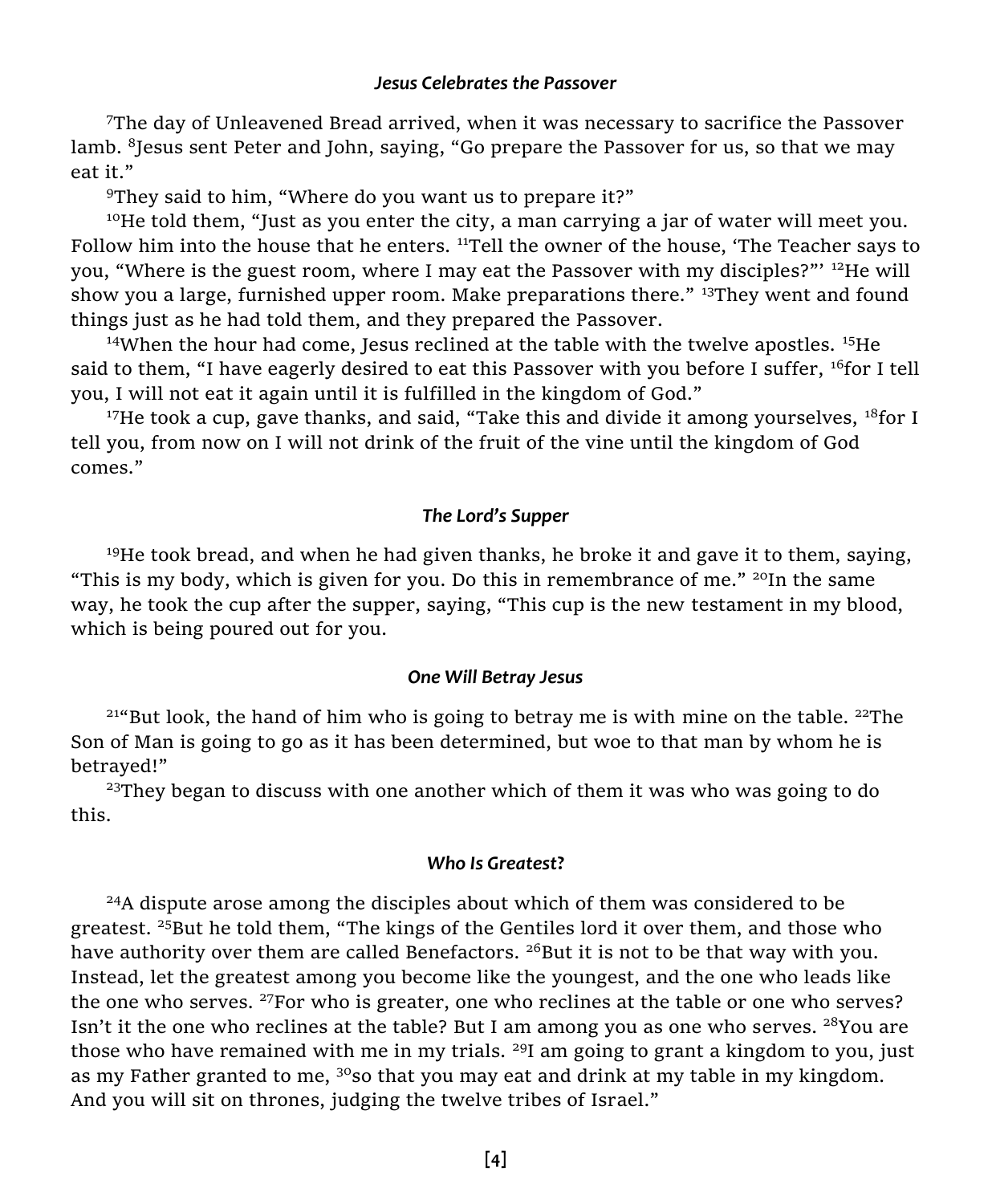### *Jesus Predicts Peter's Denial*

<sup>31</sup>The Lord said, "Simon, Simon, pay attention: Satan has asked to have you all, so that he may sift you as wheat. <sup>32</sup>But I prayed for you, Simon, that your faith may not fail. And when you have returned to me, strengthen your brothers."

 $33$  He said to him, "Lord, I am ready to go with you both to prison and to death!"

 $34$ But Jesus replied, "I tell you, Peter, the rooster will not crow today until you deny three times that you know me."

<sup>35</sup>He said to them, "When I sent you out without money bag, traveler's bag, and sandals, did you lack anything?" "Nothing," they said.

 $36$ Then he told them, "But now, let the one who has a money bag take it, and likewise a traveler's bag. And let the one who has no sword sell his cloak and buy one. <sup>37</sup>For I tell you that this Scripture must be fulfilled in me: 'He was counted with transgressors.' Indeed, what is written about me is going to have its fulfillment."

<sup>38</sup>Thev said, "Lord, look, here are two swords." He said to them, "That is enough."

**HYMN OF THE DAY 1988 CONSUMING THE UP ASSESSED ASSESSED ASSESSED ASSESSED ASSESSED ASSESSED AT A LOCAL THE HOUR OF Trial** 

 $\overline{\mathbf{o}}$ the hour tri Je - sus, plead for  $\mathbf{1}$ In of  $\sim$   $\sim$ al. me  $for - bid - den$  $\overline{2}$ With plea - sures should this vain world charm Should your mer - cv 3 send me sor - row, toil, and woe. When my life though in 4 is  $end - ing$ . grief **or** pain,  $\mathbf{o}$ lest by base de ni al  $un - wor - thy$ be.  $\mathbf{r}$ L  $\alpha r$ its tempt - ing trea - sures spread to work me harm. or should pain at  $\sim$ tend me on my path be - low, when my bod - v chang - es back to dust  $a - gain$ , re - call, When vou see me wa ver, with  $a$ look bring to my re mem - brance sad Geth-sem - a - ne grant that I may nev - er fail your cross to view; on your truth re  $\frac{1}{\text{y}}$  - ing, through that mor - tal strife, for fear fa - vor let me fall. nor or  $ev$ er dark - er in sem - blance, cross-crowned Cal  $va - ry.$ or. grant that  $\bf{I}$ may ev er cast care you.  $\sim 100$ my on e - ter - nal life. Je - sus, take me,  $dy - ing$ , to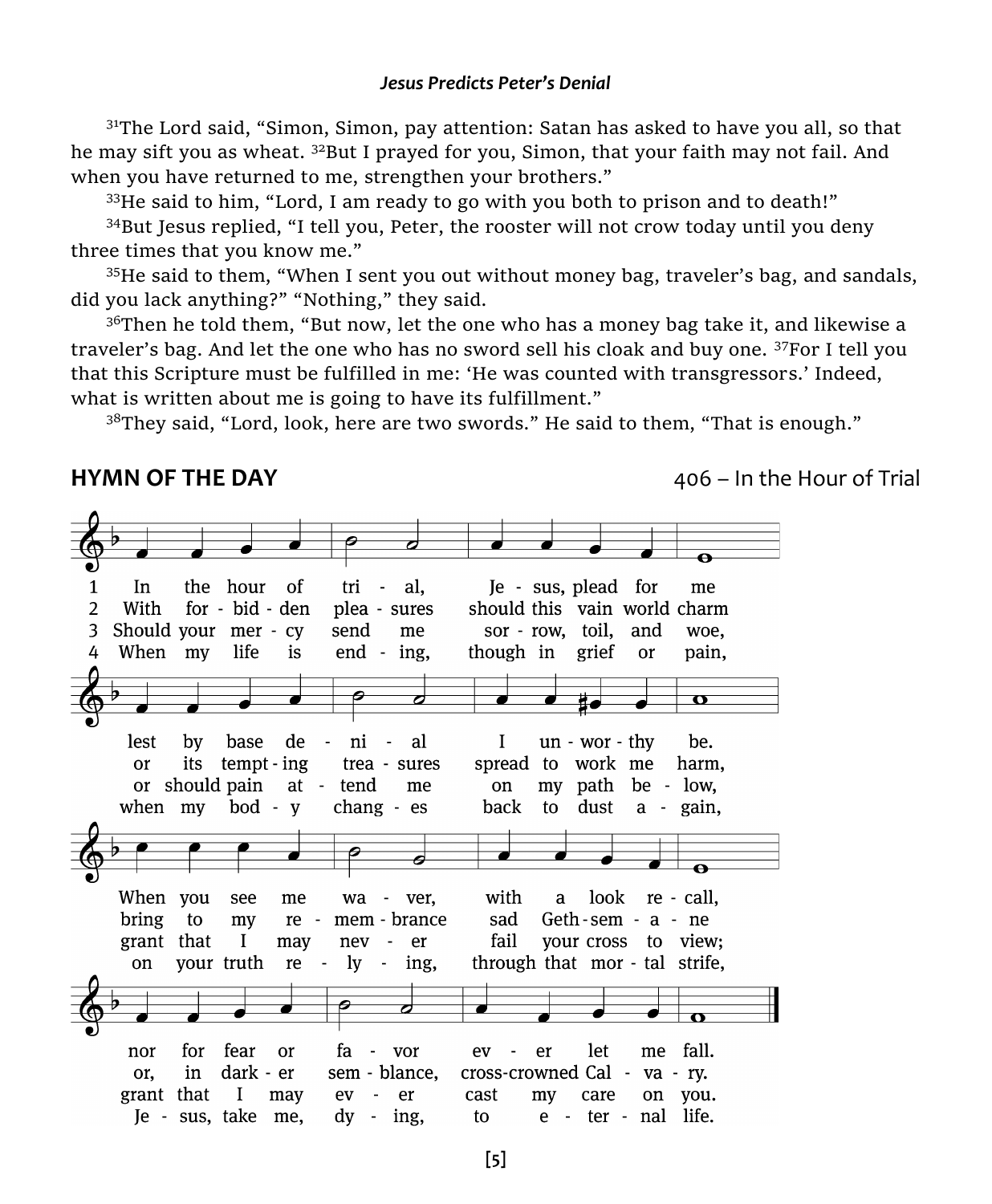# **Sermon**

Luke 22:31,32

# **Satan Has Asked to Sift All of You**

# **ANNOUNCEMENTS AND MUSICAL OFFERING**

*We appreciate the offerings given to support the work of God's Kingdom here and throughout the world. Offerings can be given in any of four ways:*

- *Set in the offering plate at the back of the sanctuary*
- *On the Calvary website: https://calvarydallas.org/give/*
- *On your phone with the Vanco Mobile Faith Engagement app*
- *Scan the QR code to the right…*

*Give us a record of your visit through our online Connection Card, or by filling out the card in the pew and placing it in the offering plate as you leave. The Connection Card tab can be found at the bottom right of any page of the Calvary website, https://calvarydallas.org or by scanning the code to the left...*

*STAND*

# **PRAYER**

Abide with us, Lord, for it is evening and the day is almost over. Abide with us and with your whole Church. Abide with us in the evening of the day, in the evening of life, in the evening of the world. Abide with us in your grace and goodness, in your holy Word and sacrament, in your comfort and blessing. Abide with us when we are overcome by the night of sorrow and fear, by the night of doubt and affliction, by the night of bitter death. Abide with us and with all your people in time and in eternity. **Amen.** 

# **LORD'S PRAYER**

**Our Father in heaven, hallowed be your name, your kingdom come, your will be done on earth as in heaven. Give us today our daily bread. Forgive us our sins, as we forgive those who sin against us. Lead us not into temptation, but deliver us from evil. For the kingdom, the power, and the glory are yours now and forever. Amen.**



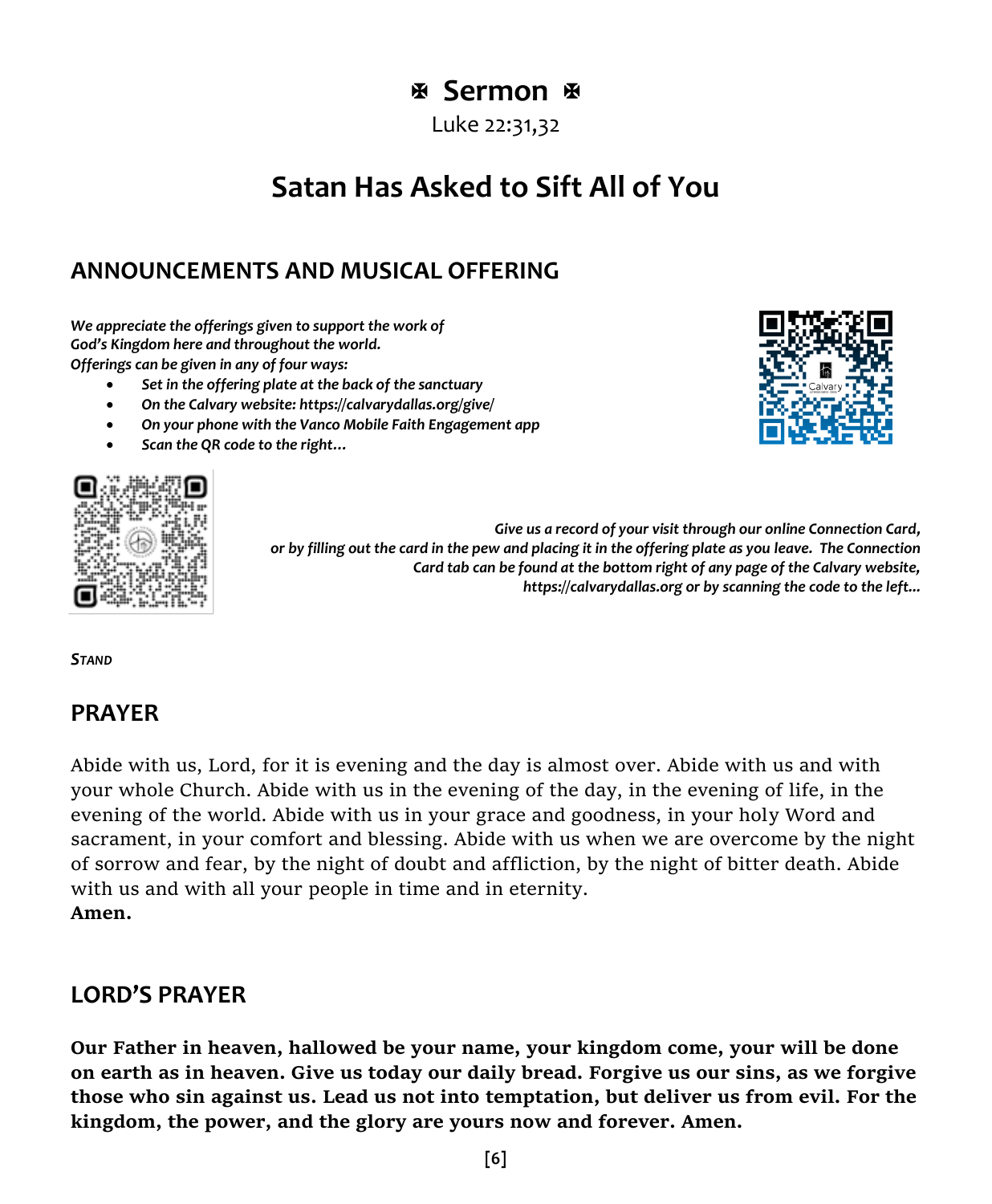## **BLESSING**

May God be gracious to us and bless us and make his face shine on us. **May God bless us still, so that all the ends of the earth will fear him.**

*BE SEATED*

**CLOSING HYMN** 425 – Go to Dark Gethsemane



*Thank you to the elders of Calvary for presiding over worship and to Pr. Koelpin of Calvary for the video sermon.*